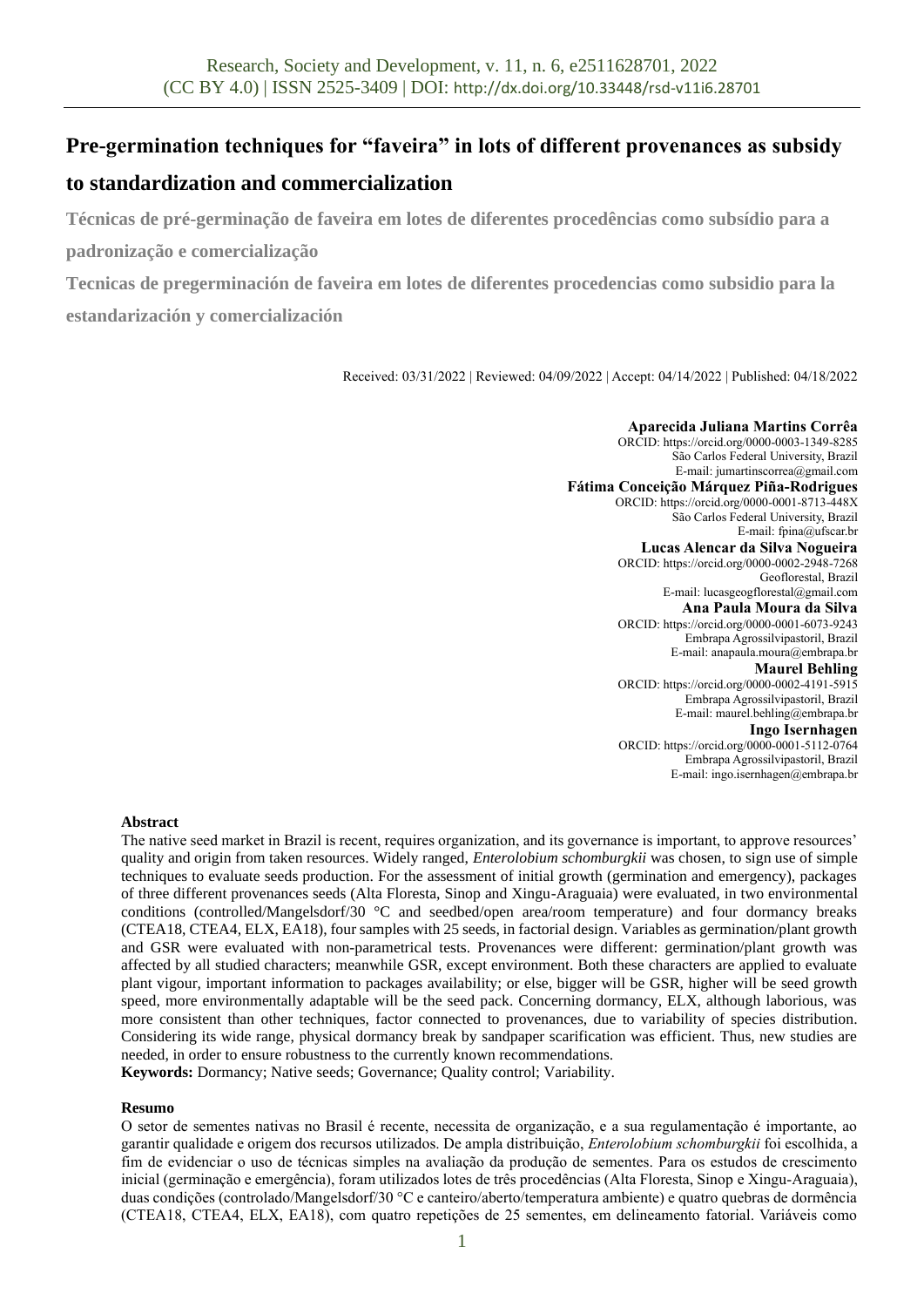germinação/emergência e IVG foram estudadas, usando testes não paramétricos. Houve variação entre as procedências: a germinação/emergência é afetada por todos os caracteres avaliados; enquanto o IVG, exceto pelo ambiente. Estas duas variáveis normalmente são utilizadas para expressar o vigor do material, informação importante para a avaliação dos lotes; ou seja, quanto maior o IVG, maior a velocidade de germinação, mais adaptável ambientalmente será o lote. Com relação à dormência, ELX foi consistente com relação às outras metodologias, fator também conectado às próprias procedências, por questões de variabilidade da distribuição da espécie. Considerando a ampla distribuição, a superação física de dormência por meio da escarificação com lixa se mostrou eficiente. Porém, novos estudos são necessários, a fim de garantir robustez às recomendações atualmente conhecidas.

**Palavras-chave:** Controle de qualidade; Dormência; Regulamentação; Sementes nativas; Variabilidade.

#### **Resumen**

El mercado de semillas nativas en Brasil es reciente, requiere organización y su gobernanza es importante para aprobar la calidad de los recursos y el origen de los recursos tomados. Se eligió *Enterolobium schomburgkii*, de amplia distribución, para señalar el uso de técnicas simples para evaluar la producción de semillas. Para la evaluación del crecimiento inicial (germinación y emergencia) se evaluaron paquetes de semillas de tres procedencias diferentes (Alta Floresta, Sinop y Xingu-Araguaia), en dos condiciones ambientales (controlada/Mangelsdorf/30 °C y semillero/área abierta/cuarto temperatura) y cuatro rupturas de latencia (CTEA18, CTEA4, ELX, EA18), cuatro muestras con 25 semillas, en diseño factorial. Variables como germinación/crecimiento de plantas y GSR fueron evaluadas con pruebas no paramétricas. Las procedencias fueron diferentes: la germinación/crecimiento de la planta se vio afectada por todos los caracteres estudiados; mientras tanto GSR, excepto medio ambiente. Ambos caracteres se aplican para evaluar el vigor de la planta, información importante para la disponibilidad de paquetes; o bien, mayor será el GSR, mayor será la velocidad de crecimiento de la semilla, más adaptable ambientalmente será el paquete de semillas. En cuanto a la latencia, ELX, aunque laborioso, fue más consistente que otras técnicas, factor relacionado con las procedencias, debido a la variabilidad en la distribución de las especies. Teniendo en cuenta su amplio rango, la ruptura de la latencia física por escarificación con papel de lija fue eficiente. Por lo tanto, se necesitan nuevos estudios para garantizar la solidez de las recomendaciones actualmente conocidas.

**Palabras clave:** Control de calidad; Dormencia; Regulación; Semillas nativas; Variabilidad.

## **1. Introduction**

Several technical, scientific and legal advances have occurred in Brazil for organization of seed and native seed industry, especially in last 20 years (Ribeiro-Oliveira & Ranal, 2014). In the technical and legal field, this should be given to the Normative Instruction n. º 17/2017 (Brasil, 2017), published to regulate production, commercialization and use of seeds and seedlings of forest species, among others, for the purpose to guarantee origin, identity and quality of these resources. In order to evaluate quality of native seeds in Brazil in compliance with the new legislation, several specific normative instructions were published (Brasil, 2010; 2011; 2012) and standardized methods for forest seeds analysis (Brasil, 2013). Together, these publications bring initial information to more than 300 native species, based on data from recently published research. Summed up to manuals that emerged in recent years, with recommendations for conducting quality tests with native seeds and technical recommendations for collecting, processing, storage and propagation (Campos Filho, 2012; Carrero et al., 2014; Campos Filho & Sartorelli, 2015; Oliveira et al., 2016).

*Enterolobium schomburgkii* (Benth.) Benth. (Fabaceae) is an ecological and forestry important species (Ramos & Ferraz, 2008) and commercial (Muñiz et al., 2012; d'Oliveira et al., 2013), due to its hard wood, with good resistance and moderately durability (Lorenzi, 1998), also significant on many mammals' species eating habits (Izawa, 1979; Defler & Defler, 1996; Fragoso & Huffman, 2000). Pinzón et al. (2012) reported this species contributed to aerial biomass in their studies at Panamá. In Amazonian biome, it's distributed widely ranged, including frontier regions (Mews et al., 2012; Borges et al., 2014). Species with wide range distribution previously studied, as ours, shows variation among populations, resulting from individuals adaptation to the environmental conditions in areas they occur (Noronha et al., 2018). As characters that reflect adaptation to environment, dormancy degree and pre-germinating test responses influence seedlings production equality, and, therefore, their quality and market costs to implementation.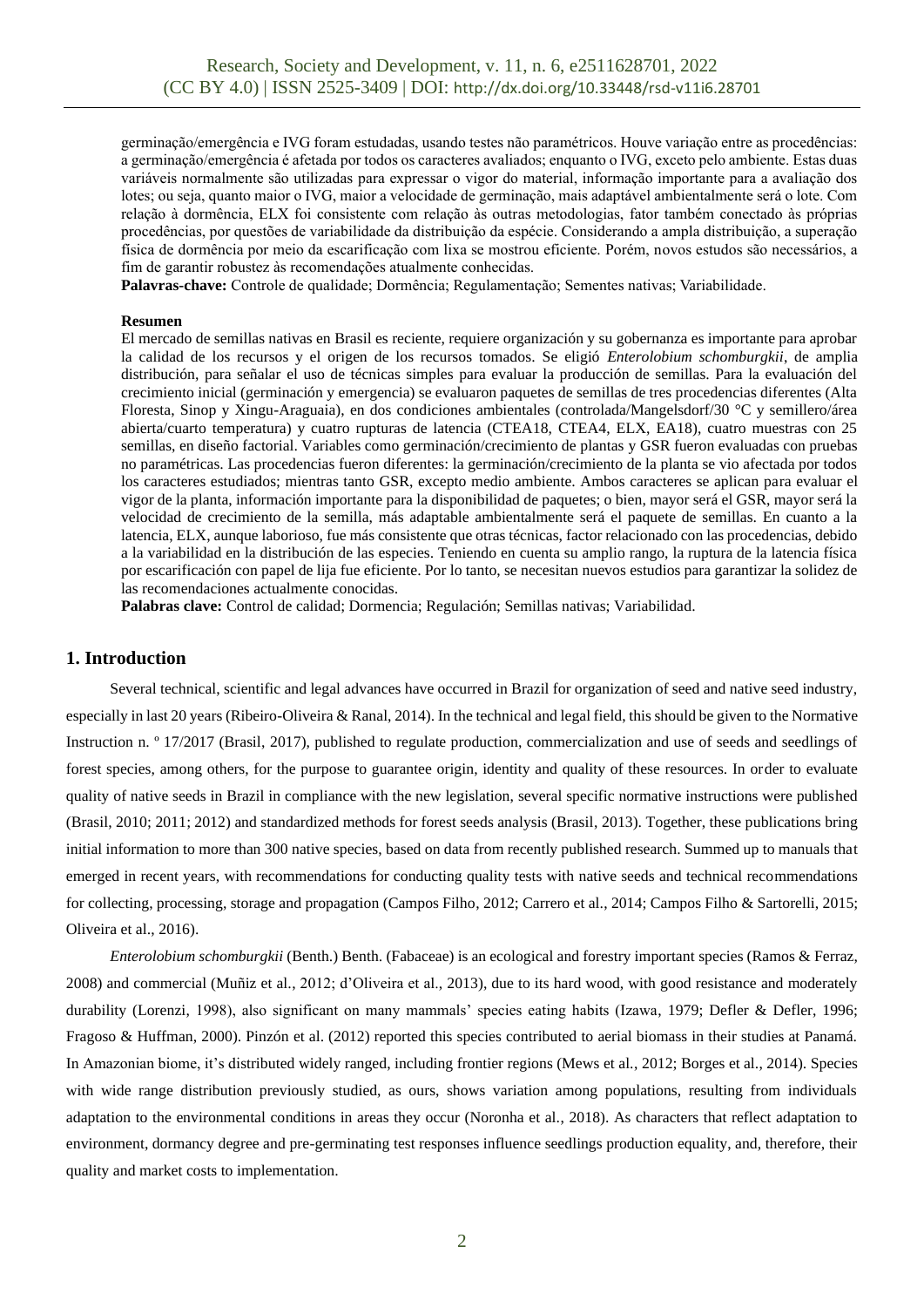Production of *E. schomburgkii* seeds is generous and frequent, with physical dormancy caused by tegument water impermeability (Souza & Varela, 1989; Linhares et al., 2020). As in other Fabaceae, breaking dormancy pre-germinative methods, as mechanical scarification (Souza & Varela, 1989) and cutting integument (Sautu et al., 2006), or even passing through mammals digestive tract (Fragoso & Huffman, 2000), has been efficient in breaking dormancy. Nevertheless, these techniques were tested in only one individual or provenance, and are difficult to apply in commercial seedlings production.

Considering the presented, the study aims to evaluate if simple techniques are efficient to break dormancy and if different provenances of *E. schomburgkii* in different environments, controlled or not, improves seeds germination efficiency.

### **2. Methodology**

Lots of *E. schomburgkii* seeds, from Mato Grosso state, of two different biomes provenances were obtained at: Sinop, located in a Cerrado-Amazon biomes transition zone, collected in 2011; in a region between Xingu and Araguaia valley rivers, in Cerrado biome areas, collected in 2014; and Alta Floresta region, Amazon biome, collected in 2014. Seeds packages were stocked in cold chamber until test conduction, at 10-15 °C and medium relatively humidity at 50%. After collecting, a hundred seeds weight (HSW) from each stock was determined. The absence of a control treatment in this study is justified by records of germination tests, pointed both in literature (Souza & Varela, 1989; Ramos & Ferraz, 2008), and in an official document, known as Seed Analysis Rules (or Regras para Análise de Sementes, in Portuguese), issued by Brazil's Ministry of Livestock, Agriculture and Supply (Brasil, 2013), which notes the species definitely has physical dormancy (integumentary).

To evaluate the germinative responses between lots, the seeds were tested in two environments with different conditions: (a) controlled environment in germination chamber ("Mangelsdorf"), over filter paper, white and dark light conditions, rotated in 12-hour breaks, at 30 °C constantly, to get germination rate (%G); and (b), uncontrolled environment, in sand seedbeds, kept shadowed at 30%, which seeds were set in at depths equivalent to their diameters, and periodical irrigation with sprinklers and natural rainfall, to get emergency rate (%E).

Four dormancy breaking methods in both environments were tested: five-minute 60 °C heat shock, plus 18-hour water soaking (CTEA18); five-minute 60 °C heat shock, plus 4-hour water soaking (CTEA4); sandpaper scarification (ELX); and 18hour water soaking (EA18). Four samples, with 25 seed each were applied for each treatment.

Both trials were followed through 56 days: between September and October 2015, to the germination trial (a); and between October and December 2015, in seedbeds, for emergency trial (b). In each monitoring, ordinary seedlings, according to Ramos and Ferraz (2008), were counted and discarded. At trials' end, growth speed rates (GSR) were calculated, according to Fogaça (2015), as germination and emergency ending rates from each pack, as in Brasil (2013).

Accumulated ordinary seedlings percentage along days after sowing (DAS) was measured by data described analysis, applying mean standard error. For germination/emergency rates (%G/%E) and germination speed rates (GSR), a Kolmogorov-Smirnov (KS) test, was applied to test data normality, for each essay. Non-normal distributed data were transformed in  $log_{10}$  $(x+1)$  and submitted to variance analysis, on F test, at 5% error probability. Comparisons between means from different seed packages and dormancy break methods were tested by Tukey's. Joint within provenances, environments, and dormancy break treatments were considered as random and tested for germination, emergency and GSR at joint variance analysis, in R software (R Core Development Group, 2008).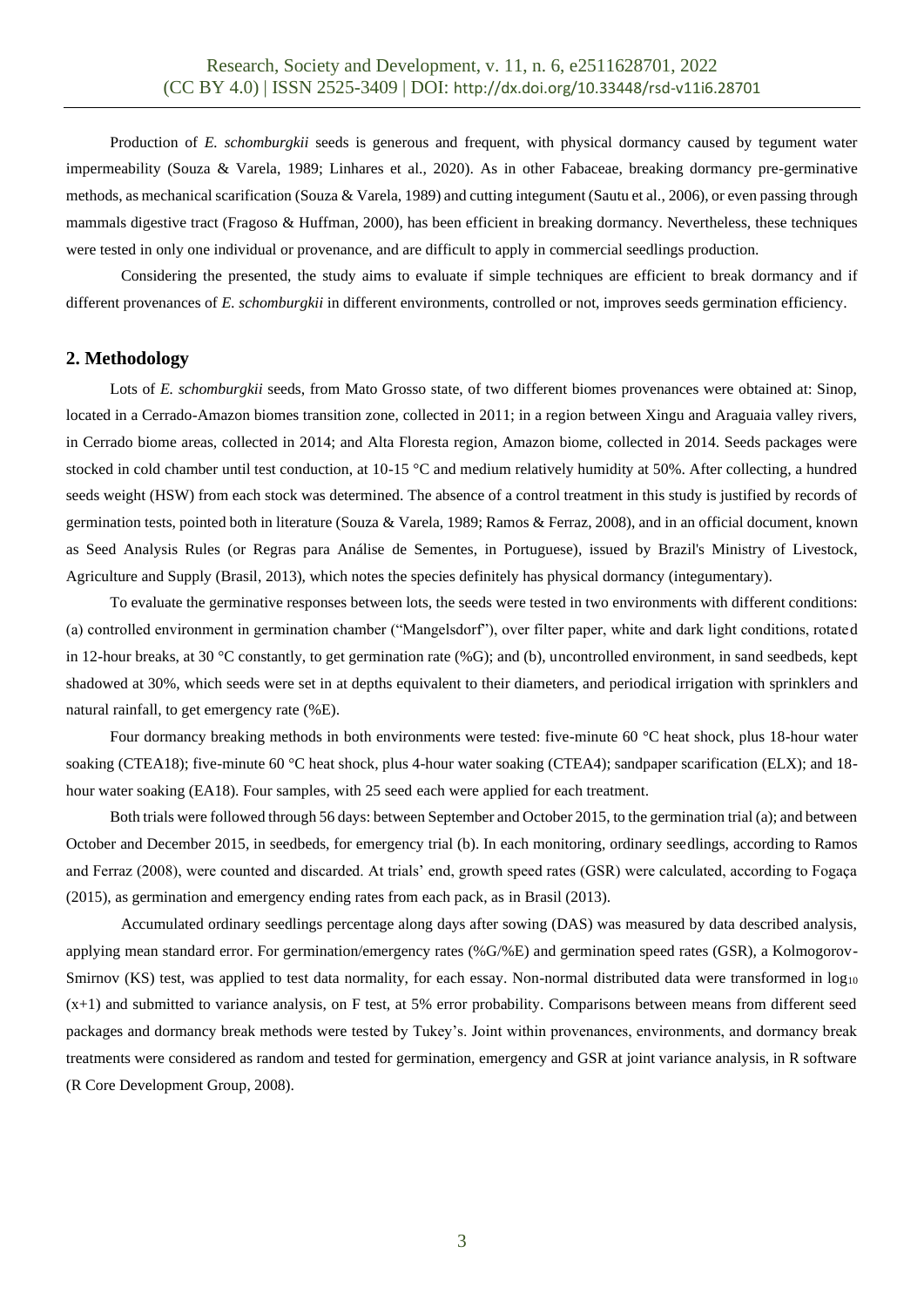# **3. Results and Discussion**

General information as temperature (minimum, average and maximum) and year on provenances can be assessed in Table 1 (INMET, 2019). While running the experiment in seedbeds (b), medium temperature and humidity were, respectively, 27,0 °C (min.: 19.53 °C; max.: 39.15 °C) and 79% (min.: 17.1%; max.: 96.4%), 357,90 mm total and accumulated 606.3 mm rainfall.

| <b>Provenance</b> | Rain<br>precipitation<br>(mm/year) | Minimum<br>temperature<br>(°C) | Average<br>temperature<br>$({}^{\circ}{\bf C})$ | <b>Maximum</b><br>temperature<br>(°C) | <b>Collection</b><br>vear | <b>Hundred</b><br>seeds<br>weight<br>$\left( \mathbf{g} \right)$ | <b>Seed</b><br>number/kg |
|-------------------|------------------------------------|--------------------------------|-------------------------------------------------|---------------------------------------|---------------------------|------------------------------------------------------------------|--------------------------|
| Alta Floresta     | 1867.3                             | 18.7                           | 25.9                                            | 36.3                                  | 2014                      | 54.8                                                             | 17.887                   |
| Sinop             | 2155.3                             | 18.0                           | 25,9                                            | 38.5                                  | 2011                      | 66.5                                                             | 15,038                   |
| Xingu-            | 1956,0                             | 17.4                           | 24,5                                            | 36,4                                  | 2014                      | 56.1                                                             | 20,438                   |
| Araguaia          |                                    |                                |                                                 |                                       |                           |                                                                  |                          |

**Table 1.** Physical characteristics of seed stocks tested for each study source in Mato Grosso region.

#### Source: Authors (2021).

Studied packages presented variation among environments in their physical characters (Table 1), however, they are placed in range observed in other Amazon regions, with mean 18,749 seeds/kg for two seed packages (Ramos & Ferraz, 2008) and also in Souza and Varela (1989), which collected seeds from only one individual, containing 21,607 seeds/kg. This highlights the importance of sampling and harvesting seeds in more than one mother tree.

The germination environment, the seed provenance and the dormancy break method affect the seeds germination/emergence of *E. schomburgkii* (p <0.05), while GSR was affected only by provenance and dormancy break method (p <0.02) (Table 2). However, it was decided to split triple interaction for both variables and seed stocks obtained at different times and provenances differed in terms of germination/emergence and germination speed (Tables 3 and 4), being lower than control treatment with mechanical scarification (ELX) (Figures 1 and 2). Thus, the stocks, harvested in years and different provenances, showed distinct germinative potential, except when impediment resulted from impermeable tegument with mechanical scarification was removed (Tables 3 and 4).

**Table 2.** Analysis of variance (ANOVA) for controlled (germinator) and uncontrolled environments (sand seedbeds) and unfolding of degrees of freedom (DF) of treatments between provenances (P) and dormancy break method (SD) for germination / emergence percentage (G / E) and germination speed index (GSR).

| FV                     | DF | G/E      |       | $Log10 (GSR+1)$ |       |  |
|------------------------|----|----------|-------|-----------------|-------|--|
|                        |    | MQ       |       | MQ              | D     |  |
| Environment (E)        |    | 32.67    | 0.687 | 0.003           | 0.393 |  |
| Provenances (P)        |    | 3876.17  | 0.002 | 0.223           | 0.000 |  |
| Dormancy Break (DB)    | 3  | 16464.67 | 0.000 | 1.008           | 0.000 |  |
| $E \times P$           |    | 561.17   | 0.121 | 0.010           | 0.137 |  |
| $E \times DB$          | 3  | 242.44   | 0.351 | 0.012           | 0.104 |  |
| $P \times DB$          | 6  | 489.50   | 0.128 | 0.026           | 0.016 |  |
| $E \times P \times DB$ | 6  | 182.94   | 0.034 | 0.004           | 0.261 |  |
| Mean                   |    | 40.92    |       | 0.27            |       |  |
| CV                     |    | 21.23    |       | 19.69           |       |  |

FV: variation source; CV: coefficient of variation; MQ: medium square; p: p-value (at 5% significance). Source: Authors (2021).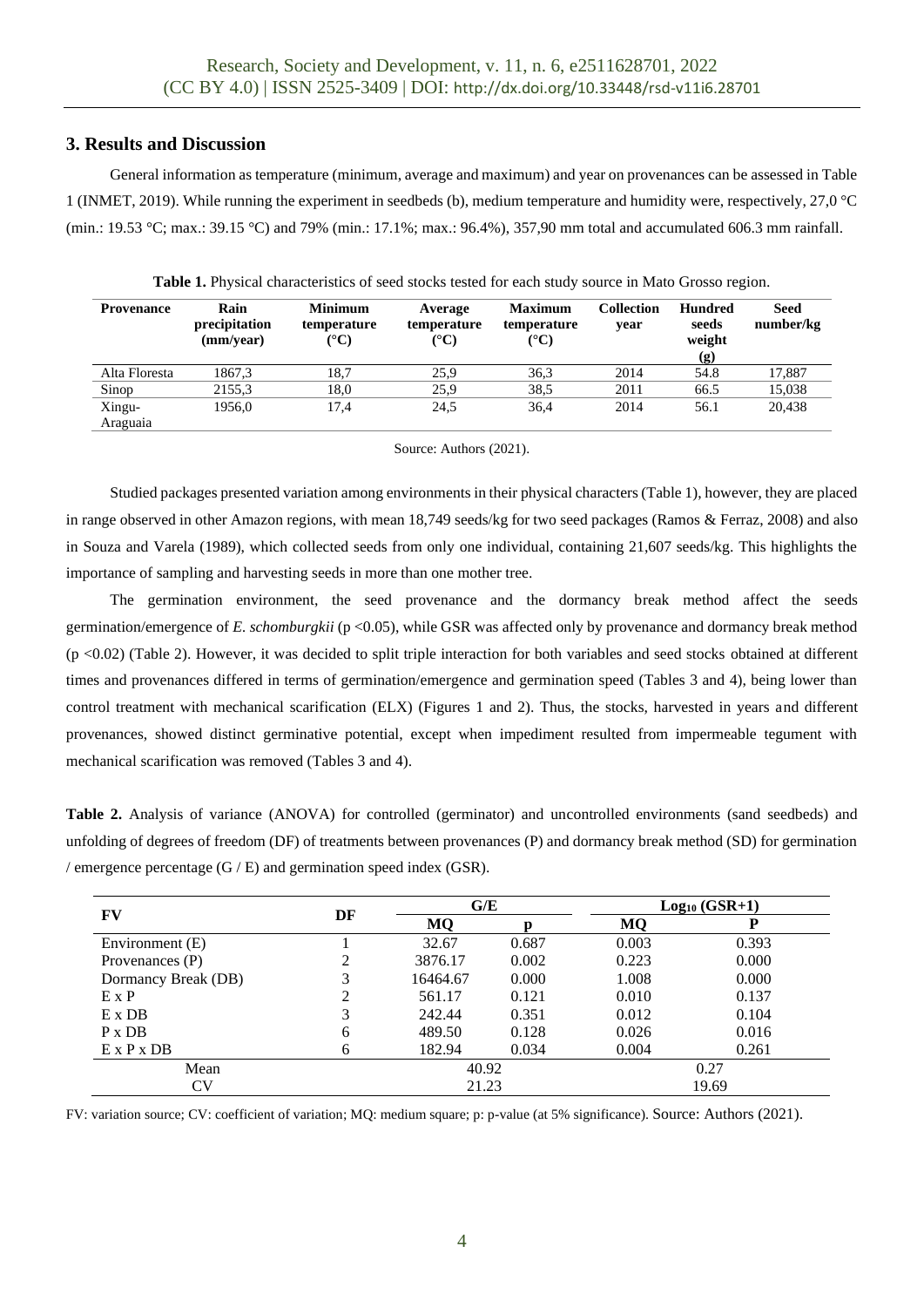**Table 3.** Percentage of germination, emergence and rate of germination (GSR) of *Enterolobium schomburgkii* seed stocks from different sources in Mato Grosso state, submitted to treatments for breaking dormancy under controlled conditions of seeding of temperature, light and humidity.

|                    | Controlled environment (germination chamber) |                                                                       |           |                        |              |  |
|--------------------|----------------------------------------------|-----------------------------------------------------------------------|-----------|------------------------|--------------|--|
| <b>Provenances</b> | Heat shock $+18$ -<br>hour in water          | Heat shock $+4$ -<br><b>Mechanical scarification</b><br>hour in water |           | 18-hour<br>in water    | <b>Means</b> |  |
|                    | Germination/Emergency (%)                    |                                                                       |           |                        |              |  |
| Alta Floresta      | 16.00 Bb <sup>1</sup>                        | 32.00 Bb                                                              | 79.00 Aa  | 16.00<br>ABb           | 35.75        |  |
| Sinop              | 25.00 Bb                                     | $21.00$ Bbc                                                           | 82.00 Aa  | $7.00\,\text{Bc}$      | 33.75        |  |
| Xingu-Araguaia     | $41.00$ Abc                                  | 51.00 Ab                                                              | 84.00 Aa  | 30.00 Ac               | 51.50        |  |
| Means              | 27.33                                        | 34.67                                                                 | 81.67     | 17.67                  | 40.33        |  |
|                    | GSR <sup>3</sup>                             |                                                                       |           |                        |              |  |
| Alta Floresta      | $0.28$ Bb                                    | $0.53$ Bb                                                             | $2.80$ Aa | $0.29$ AB <sub>b</sub> | 0.98         |  |
| Sinop              | $0.27$ Bb                                    | $0.21$ Bb                                                             | $2.91$ Aa | 0.07B <sub>b</sub>     | 0.87         |  |
| Xingu-Araguaia     | $0.77$ Ab                                    | $1.04$ Ab                                                             | $2.98$ Aa | $0.69$ Ab              | 1.37         |  |
| Means              | 0.44                                         | 0.59                                                                  | 2.90      | 0.35                   | 1.07         |  |

1) Means followed by the same capital letter in the column and lowercase in the line do not differ from each other (Tukey, 5%); 2) ↑ and ↓ indicate significant difference greater or lesser (Tukey, 5%) of the sand seedbed in relation to the growth chamber within each source and breakage of dormancy, and 3). For GSR the means test was performed with the data transformed into  $log10(x + 1)$  and the means presented without transformation. Source: Authors (2021).

**Table 4**. Percentage of germination, emergence and rate of germination (GSR) of *Enterolobium schomburgkii* seed stocks from different sources in Mato Grosso state, submitted to treatments for breaking dormancy under non-controlled conditions of seeding of temperature, light and humidity.

|                    | Uncontrolled environment (sand seedbed) |                       |                   |                     |              |  |  |  |
|--------------------|-----------------------------------------|-----------------------|-------------------|---------------------|--------------|--|--|--|
| <b>Provenances</b> | Heat shock $+18$ -                      | Heat shock $+4$ -     | <b>Mechanical</b> | 18-hour in          | <b>Means</b> |  |  |  |
|                    | hour in water                           | hour in water         | scarification     | water               |              |  |  |  |
|                    | Germination/Emergency (%)               |                       |                   |                     |              |  |  |  |
| Alta Floresta      | 35.00 Bc $\uparrow^2$                   | $42.00$ Ab            | 78.00 Aa          | 26.00 Bd            | 45.25        |  |  |  |
| Sinop              | 11.00 Cc $\downarrow$                   | 13.00 Bb              | 77.00 Aa          | 5.00 Cd             | 26.50        |  |  |  |
| Xingu-Araguaia     | 55.00 Ab $\uparrow$                     | 36.00 Ad $\downarrow$ | 77.00 Aa          | 43.00 Ac $\uparrow$ | 52.75        |  |  |  |
| Means              | 33.67                                   | 30.33                 | 77.33             | 24.67               | 41.50        |  |  |  |
|                    | GSR <sup>3</sup>                        |                       |                   |                     |              |  |  |  |
| Alta Floresta      | $0.62$ Bb $\uparrow$                    | $0.57$ Ab             | $2.67$ Aa         | $0.47$ Bb           | 1.08         |  |  |  |
| Sinop              | $0.14$ Cb                               | 0.13B <sub>b</sub>    | $2.62$ Aa         | $0.05$ Cb           | 0.74         |  |  |  |
| Xingu-Araguaia     | 1.25 Ab $\uparrow$                      | $0.85$ Ab             | $2.57$ Aa         | 1.01 Ab $\uparrow$  | 1.42         |  |  |  |
| Means              | 0.67                                    | 0.51                  | 2.62              | 0.51                | 1.08         |  |  |  |

1) Means followed by the same capital letter in the column and lowercase in the line do not differ from each other (Tukey,  $5\%$ ; 2)  $\uparrow$  and  $\downarrow$  indicate significant difference greater or lesser (Tukey, 5%) of the sand seedbed in relation to the growth chamber within each source and breakage of dormancy, and 3). For GSR the means test was performed with the data transformed into log10 (x + 1) and the means presented without transformation. Source: Authors (2021).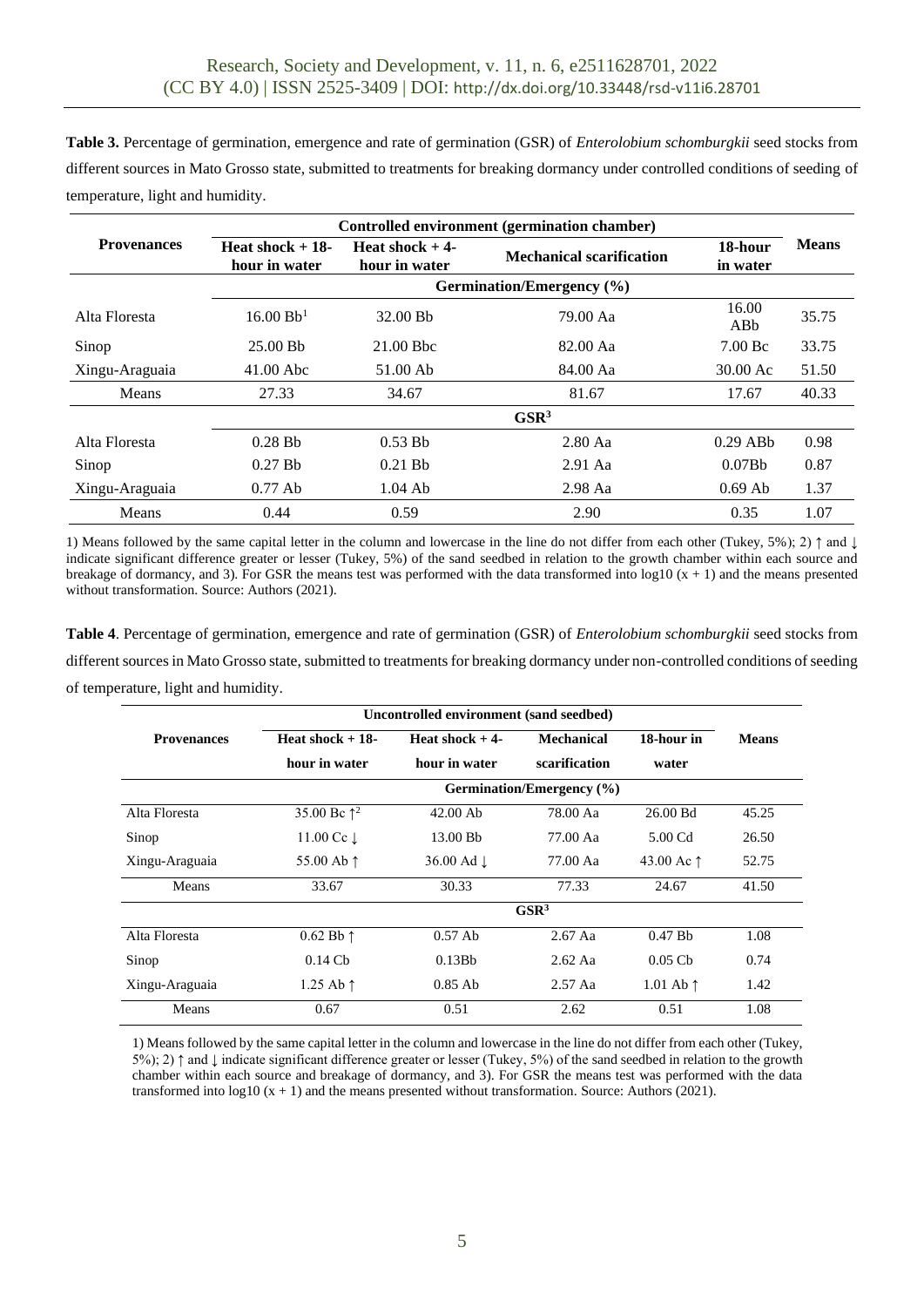**Figure 1.** Percentage of accumulated germination of *Enterolobium schomburgkii* seeds in the Mangelsdorf germination chamber through days after sowing (DAS), submitted to different methods of dormancy break (CTEA18: five minute-60 °C heat shock, followed by 18-hour water soaking, CTEA4: five-minute-60 °C heat shock, followed by 4-hour water soaking, ELX: sandpaper scarification, EA18: 18-hour water soaking for seed stocks with different provenances (Alta Floresta, Sinop, Xingu-Araguaia) Vertical bars at each point represent the mean standard errors.





Source: Authors (2021).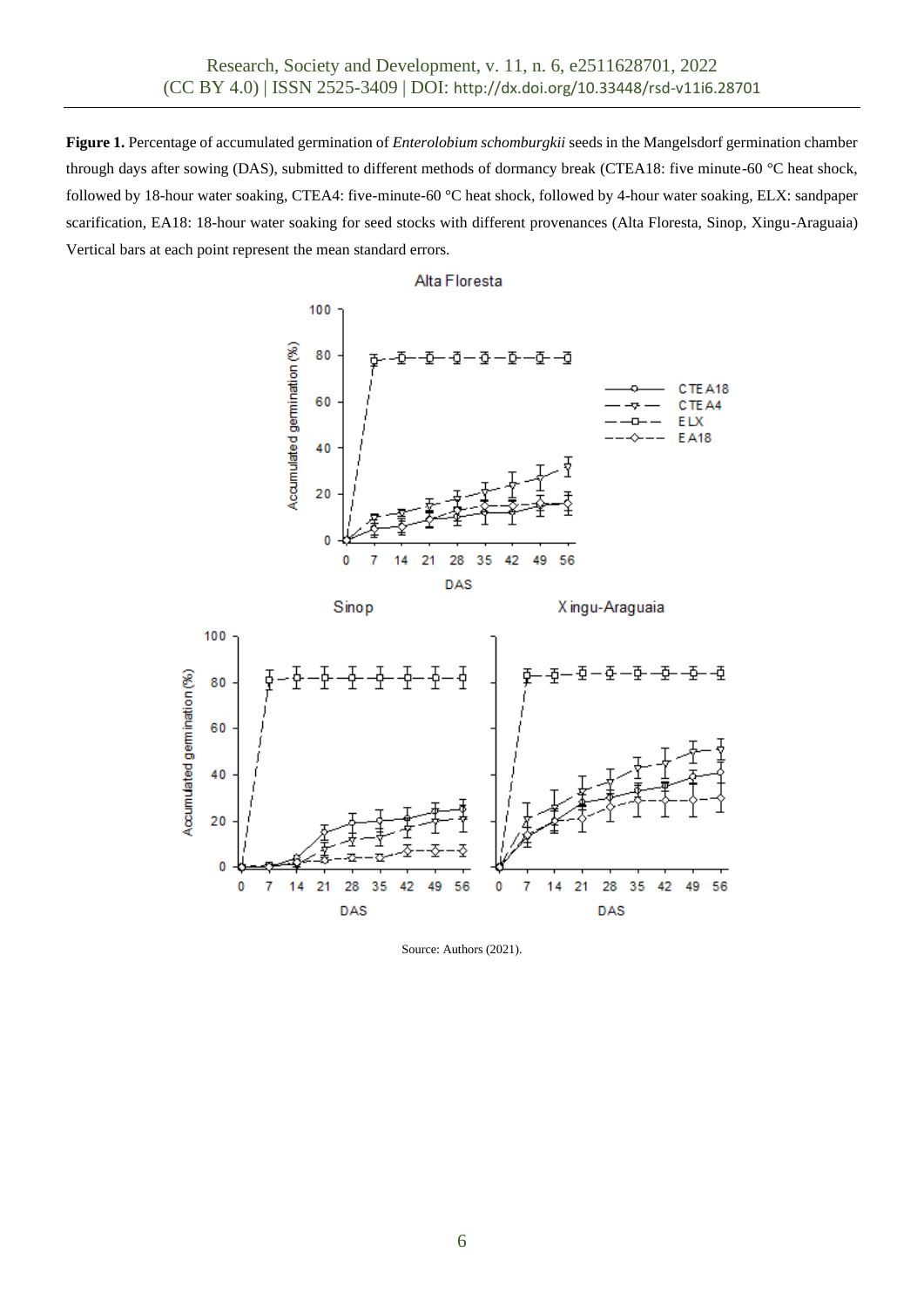**Figure 2.** Percentage of accumulated emergency of *Enterolobium schomburgkii* seeds in the sand seedbed through days after sowing (DAS), submitted to different methods of dormancy break (CTEA18: five minute-60 °C heat shock, followed by 18-hour water soaking, CTEA4: five-minute-60 °C heat shock, followed by 4-hour water soaking, ELX: sandpaper scarification, EA18: 18-hour water soaking for seed stocks with different provenances (Alta Floresta, Sinop, Xingu-Araguaia) Vertical bars at each point represent the mean standard errors.





In general, Xingu-Araguaia provenance was the one that obtained greatest germination and emergency in relation to alternative methods of mechanical scarification. This can be attributed to the lower integumentary dormancy of this provenance related to others. On the other hand, Alta Floresta plot presented variable responses, according to adopted method and environment. In 18-hour soaking, germination of Alta Floresta was similar to obtained in Xingu-Araguaia plot in controlled condition, being the same verified in relation to its emergence after heat shock plus 4-hour water soaking in seedbed condition. Although, for mechanical scarification, known as standard method, there are no differences between provenances, with an average germination and emergence rate of 81%.

Similar behavior was observed for GSR (Table 3), with ordinary seedlings appearing seven days after sowing, regardless of provenance, dormancy break treatment or even germination condition (Figures 1 and 2). The fact that germination/emergence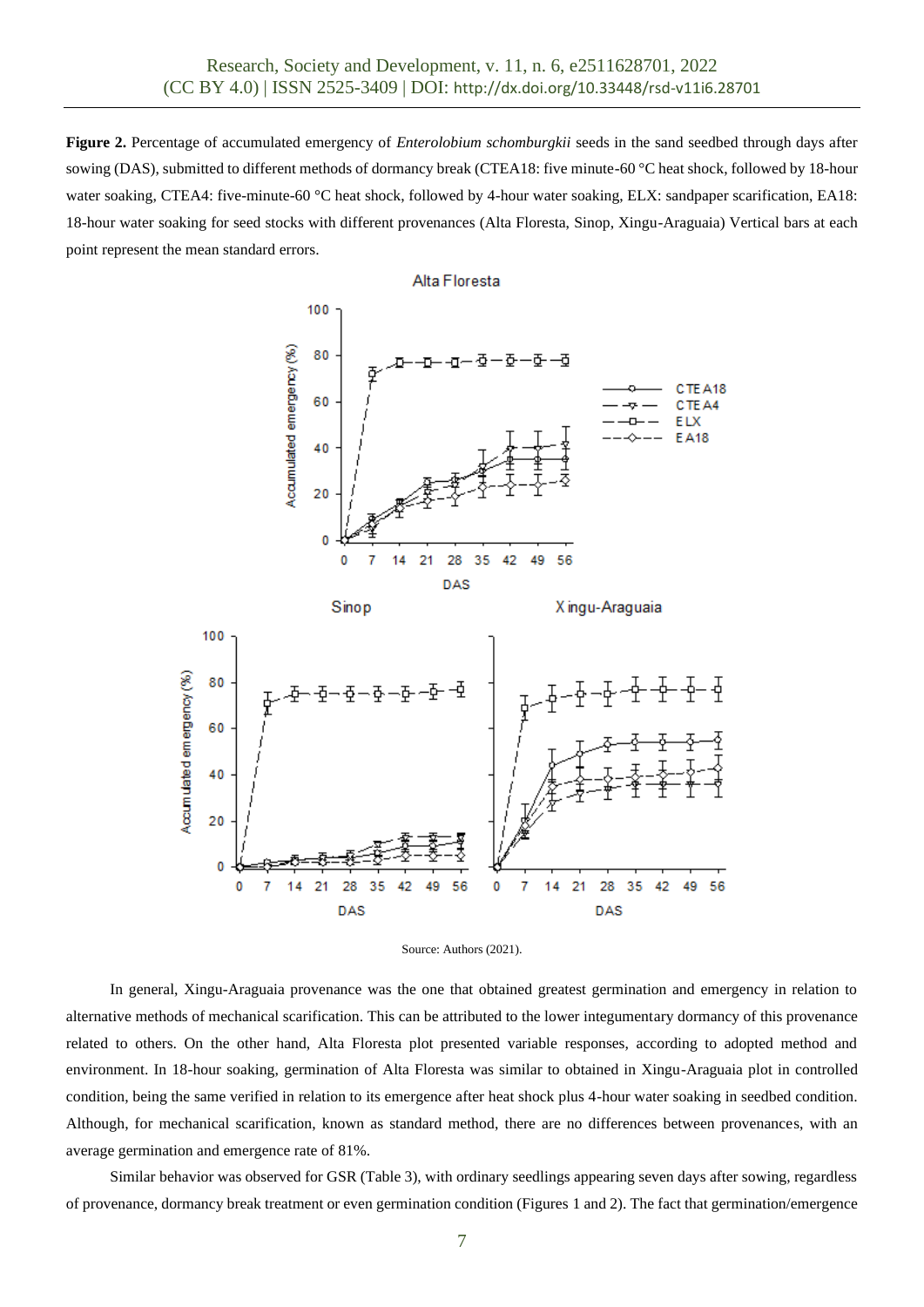curves did not show stabilization until 56 days of cumulative number of regular seedlings shows that, except for control treatment, other methods were not efficient in allowing uniform seed dormancy break within stocks and accelerate their germination (Figure 1) and emergence (Figure 2) in this time interval. The GSR of alternative methods for breaking dormancy is at least two times lower than mechanical scarification GSR.

Seeds from Sinop presented germination/emergency and GSR lowest values when water soaking was used for 18 hours to break dormancy. This result may represent vigor reduction in the oldest stock, collected in 2011 (Table 1), expressed by emergence rate and germination speed low rates related to other stocks (Tables 3 and 4). In practice, both emergence and GSR are indicators applied to express seed vigor, although the latter is influenced by mean time and germination speed (Santana & Ranal, 2004). The higher the emergence speed rate, the shorter the seed exposure time in relation to adverse environmental factors, which can cause damage and even seedlings deterioration, ie, the seed stock studied is more vigorous (Nakagawa, 1999; Gonçalves et al., 2013).

Tests comparing *Enterolobium contortisiliquum* (Vell.) Morong. (Fabaceae) sown in plastic bags and seedbed, submitted to different pre-germination treatments, showed there was no significant difference between sowing sites, but germinative pretreatments were responsible for germination success of the species (Nodari et al., 1983). For *E. schomburgkii*, mechanical scarification was more effective, regardless of seeds provenance or sowing environment. However, alternative methods through soaking in water and heat shock plus soaking in water present distinct responses to provenances and sowing sites (Tables 3 and 4).

In a controlled or uncontrolled environment, seed germination after 18 hours' water soaking was significantly lower than other dormancy-breaking methods; however, this effect may be related to different responses obtained in relation to Sinop provenance, as already pointed out (Tables 3 and 4). Sinop stock may present a higher proportion of hard seeds than the other packages, thus requiring more abrasive techniques for its germination, a result supported by mechanical scarification. In this case, thermal shock, with 4 to 18-hour water soaking, was more efficient than just imbibitions, in order to reduce integument impermeability and stimulate germinative processes (Tables 3 and 4).

Although heat shock treatments differed in germination, emergence and germination speed (GSR), especially in uncontrolled environment, were not efficient in providing germinability similar to obtained in control treatment, as verified by Silva et al. (2012). Mechanical scarification was more effective, with germination/emergence higher than 77% and GSR above 2.0. The hard structure that surrounds the embryo exerts physical impediment, which restricts water entrance and primary root protrusion. The rupture of the tegument through scarification allows water soaking and initiation of the embryonic axis elongation (Aref et al., 2011; Botsheleng et al., 2014).

The increase in the germination percentage and the GSR (Tables 3 and 4) and the decrease in seeds mean germination time (Figures 1 and 2) when submitted to mechanical scarification are an indication that integument hardness is responsible for dormancy in *E. schomburgkii*. This can be influenced by the environmental factors, generating more or less degree of dormancy in seeds (Alexandre et al., 2009). Scalon et al. (2005) detected dormancy due to integument impermeability in *E. contortisiliquum* seeds, while evaluating germination by chemical scarification with sulfuric acid, which may indicate the need to use more pregerminative treatments in order to obtain better percentages of germination.

Other abrasive methods, such as mechanical scarification, can be used by farmers, especially if carried out at radicles emission extreme opposite side (Borges et al., 1980; Souza & Varela 1989; Matos et al., 2010; Linhares et al., 2020). As for the heat shock application to break dormancy, results of two treatments tested here were similar to those found by Silva et al. (2014) in *E. contortisiliquum*, although less efficient than mechanical treatments, which does not exclude its application. The use of each method may depend mainly on the labor required by each method, seed availability and execution costs.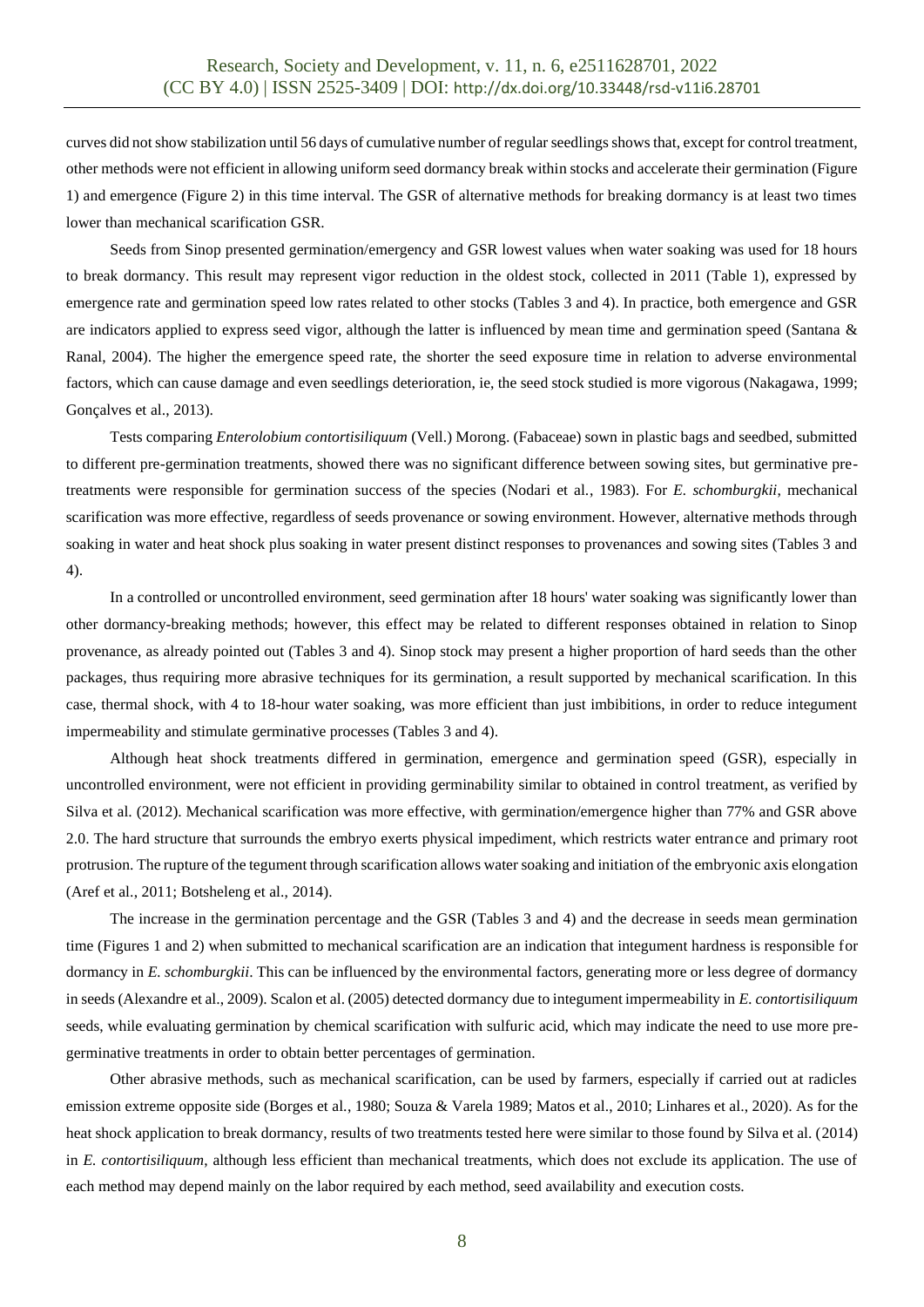It is important to highlight that, despite notable advances and adaptations to an immense variety of scenarios related to collection, processing and commercialization of native seeds practices in Brazil, many procedures have been based on consolidated routines for agricultural seeds sector, of breeding and establishment of stocks with standardized seed quality (Guimaraes et al., 2021). The direct application of these norms to the native seeds sector, where hundreds or even thousands of species still lack greater taxonomic, ecological and physiological knowledge (Ribeiro-Oliveira & Ranal, 2014; Figliolia, 2015; Pedrini & Dixon, 2020; Marques et al., 2022), can make it difficult to apply expected standards described in IN nº 17/2017 and, consequently, the commercialization.

Analyzing standardized methods official list for the analysis of forest seeds (Brazil, 2013), there are only one or two citations for dozens of species, as a study reference for standards suggestion. Considering landscapes richness and genetic diversity present in Brazilian flora species, especially those with a broad floristic distribution, more research is needed to give greater robustness to official recommendations. In addition, many techniques suggested in literature indicate use of restricted circulation substances to break integumentary dormancy (such as  $H_2SO_4$ ), a situation that is far from the reality (and legality) of many seed collectors and traders, who need to present, according to IN n° 17/2017, bulletins or reports of germination.

## **4. Conclusion**

*E. schomburgkii* is a species that allows the use of simple dormancy breaking methods, such as mechanical scarification, for the production of seedlings. The method proved to be more efficient, independent of environmental control, without requiring large investments for the production process. Future researches shall focus on enhance robustness to official information, since Brazilian biodiversity is great and requires basic research on seed germination and emergency for restoration and commercialization.

#### **Acknowledgments**

For seeds supplying, we thank Viveiro Roma (Sinop), Centro Centro de Vida (Alta Floresta), Seeds Network of the Portal of the Amazon (Alta Floresta) and Xingu Seed Network Association (Canarana). For logistical support we thank employees of Embrapa Agrossilvipastoril Antenor de Carvalho, Valdine Krug and Ezequiel José da Silva, as well as Forestry Engineering student Matheus Luvison. Ingo Isernhagen received financial support from Foundation for Research Support of the State of Mato Grosso Project PPP / FAPEMAT / CNPq - Process no. 164356/2012.

#### **References**

Alexandre, R. S., Gonçalves, F. G., Rocha, A. P., Arruda, M. P., & Lemes, E. Q. (2009). Tratamentos físicos e químicos na superação de dormência em sementes de *Enterolobium contortisiliquum* (Vell.) Morong. *Rev. Bras. Ciênc. Agrár.,* 4 (2): 156-159.

Aref, I. M., Ali, H., Atta, E., Al Shahrani, T., & Ismail, A. (2011). Effects of seed pretreatment and seed source on germination of five *Acacia* spp., *Afr. J. Biotechnol.,* 10 (71): 15901–15910.

Borges, E. E. L., Borges, R. C. G., & Teles, F. F. F. (1980). Avaliação da maturação e dormência de sementes de orelha-de-negro. *Rev. Bras. Sem.,* 2 (2): 29- 32.

Borges, H. B. N., Silveira, E. A., & Vendramin, L. N. (2014). *Flora arbórea do Mato Grosso: tipologias vegetacionais e suas espécies*. Cuiabá: Entrelinhas. 255 p.

Brasil, Ministério de Agricultura, Pecuária e Abastecimento. (2010). *Instrução Normativa nº 44, de 23 de dezembro de 2010*. Diário Oficial da República Federativa do Brasil, Poder Executivo, Brasília, DF, 24 dez. 2010. N. 246, Seção I, p.2.

Brasil, Ministério de Agricultura, Pecuária e Abastecimento. (2011). *Instrução Normativa nº 35, de 14 de julho de 2011.* Diário Oficial da República Federativa do Brasil, Poder Executivo, Brasília, DF, 15 jul. 2011. N. 135, Seção I, p.2.

Brasil, Ministério de Agricultura, Pecuária e Abastecimento. (2012). *Instrução Normativa nº 26, de 10 de setembro de 2012.* Diário Oficial da República Federativa do Brasil, Poder Executivo, Brasília, DF, 11 set. 2012. N. 176, Seção I, p.5.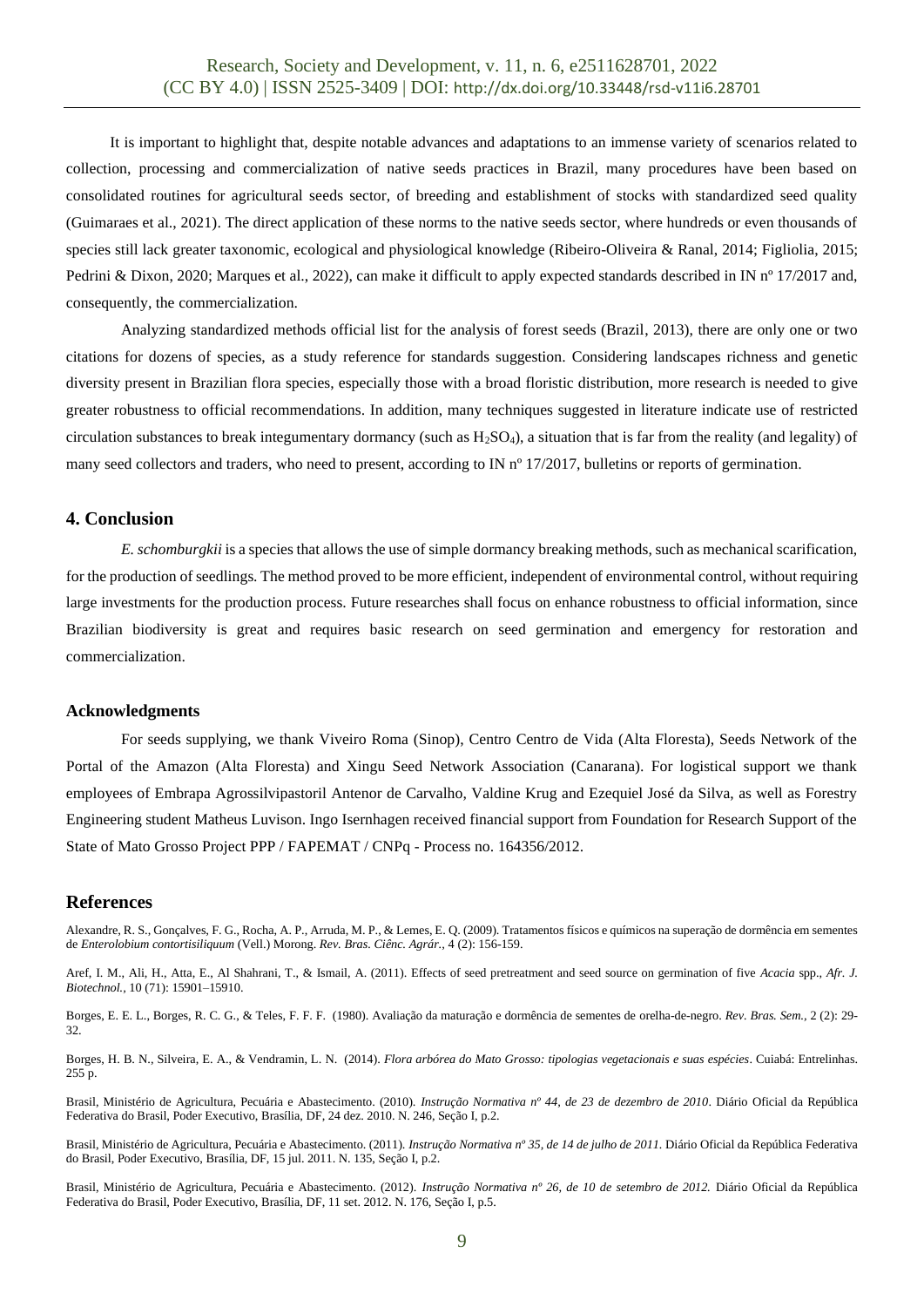Brasil, Ministério de Agricultura, Pecuária e Abastecimento, Secretaria de Defesa Agropecuária (SDA), Coordenação Geral de Apoio Laboratorial (CGAL). (2013). *Instruções para análise de sementes de espécies florestais.* Brasília: MAPA, 2013. 97p.

Brasil, Ministério de Agricultura, Pecuária e Abastecimento. (2017). *Instrução Normativa nº 17, de 26 de abril de 2017*. Diário Oficial da República Federativa do Brasil, Poder Executivo, Brasília, DF, 27 abr. 2017.

Botsheleng, B., Mathowa, T., & Mojeremane, W. (2014). Effects of pre-treatments methods on the germination of Pod mahogany (*Afzelia quanzensis*) and mukusi (*Baikiaea plurijuga*) seeds. *Int. J. Innov. Res. Sci. Eng. Technol.,* 3 (1): 8108–8113.

Campos Filho, E. M. (2012). *Plante as árvores do Xingu e Araguaia.* Instituto Socioambiental.

Campos Filho, E. M., & Sartorelli, P. A. R. (2015). *Guia de identificação de espécies-chave para a restauração florestal na região de Alto Teles Pires, Mato Grosso*. São Paulo: The Nature Conservancy, 2015. 248p.

Carrero, G. C., Pereira, R. S., Jacaúna, M. A., & Lima Júnior, M. J. V. (2014). *Árvores do sul do Amazonas: guia de espécies de interesse econômico e ecológico*. Manaus: IDESAM.

Defler, T. T., & Defler, S. B. (1996). Diet of a Group of *Lagothrix Lagothricha Lagothricha* in Southeastern Colombia. *Int. J. Primat.,* 17(2).

Figliolia, M. B. (2015). Teste de germinação. In: Piña-Rodrigues, F. C. M., Figliolia, M. B., Silva, A. (2015). *Sementes florestais tropicais: da ecologia à produção*. Londrina, ABRATES, p. 325-343.

Fogaça, C. A. (2000). Teste de tetrazólio e testes de vigor. In: Piña-Rodrigues, F. C. M., Fragoso, J. M. V., & Huffman, J. M. Seed-dispersal and seedling recruitment patterns by the last Neotropical megafaunal element in Amazonia, the tapir. *Journal of Tropical Ecology*, 16 (3): 369-385.

Gonçalves, F. G., Alexandre, R. S., Silva, A. G., Lemes, E. Q., Rocha, A. P., & Ribeiro, M. P. A. (2013). Emergência e qualidade de mudas de *Enterolobium contortisiliquum* (Vell.) Morong (Fabaceae) em diferentes substratos. *Árvore*, 37 (6): 1125-1133.

Guimarães, V., Zaidan, F., & Braga, L. (2021). Inovação na Rede de Sementes do Xingu: proposta para o aprimoramento da eficiência na cadeia de suprimentos. *Meio Ambiente*, 3 (1): 18-32.

Instituto Nacional de Meteorologia (INMET). (2019). *Banco de dados meteorológicos para ensino e pesquisa (BDMEP).* Available at: http://www.inmet.gov.br/portal/index.php?r=bdmep/bdmep. Accessed on: 14/09/2019.

Izawa, K. (1979). Foods and feeding behavior of wild black-capped capuchin (*Cebusapella*). *Primates,* 20 (1): 57-76.

Linhares, A. C. C., Vasconcelos, R. G., & Alves, S. R. M. (2020). Methods to overcome dormancy of seeds of *Enterolobium schomburgkii* (Benth.) Benth. Agropecuária Técnica, 41(1-2), 36-40.

Lorenzi, H. (1998). *Árvores brasileiras*: manual de identificação e cultivo de plantas arbóreas do Brasil. Nova Odessa: Editora Plantarum, v. 2.

Marques, M. C., Calvi, G. P., Pritchard, H. W., & Ferraz, I. D. K. (2022). Behind the forest restoration scene: a socio-economic, techincal-scientific and political snapshot in Amazonas, Brazil. *Acta Amaz*., 52 (1): 1-12.

Matos, J. M. M., Ramos, K. M. O., Martins, R. C. C., Oliveira, D. V., & Martins, A. P. (2010). Estudo das técnicas de superação da dormência das sementes de *Enterolobium contortisiliquum* (Vell.) Morong. *Heringeana*, 4 (1): 60-64.

Mews, H. A., Marimon, B. S., & Ratter, J. A (2012). Observations on the vegetation of Mato Grosso, Brazil. V. Changes in the woody species diversity of a forest in the Cerrado–Amazonian Forest transition zone and notes on the forests of the region. *Edinburgh Journal of Botany*, 69 (2): 239–253.

Muñiz, G. I. B., Nisgoski, S., França, R. F., & Schardosin, F. Z. (2012). Comparative anatomy of wood and charcoal of *Cedrelinga catenaeformis* Ducke and *Enterolobium schomburgkii* Benth. for identification purposes. *Sci. For.,* 40 (94): 291-297.

Nakagawa, J. (1999). Testes de vigor baseados no desempenho das plântulas In: Krzyzanowski, F.C., Vieira, R.D., França Neto, J.B. *Vigor de sementes: conceitos e testes*. Londrina: Abrates, 1999. p.2.1-2.24.

Nodari, R. O., Guerra, M. P., & Reis, A. (1983). Efeito de tratamentos pré-germinativos e sistemas de semeadura na produção de mudas de Timbaova (*Enterolobium contortisiliquum* (Vellozo) Morong) em viveiro. *INSULA Revista de Botânica,* 13: 38-47.

Noronha, B. G., Medeiros, A. D., & Pereira, M. D. (2018). Avaliação da qualidade fisiológica de sementes de *Moringa oleífera* Lam. *Ciência Florestal*, 28 (1): 393-402.

Oliveira, M. C., Ogata, R. S., Andrade, G. A., Santos, D. S., Souza, R. M., Guimarães, T. G., Silva Júnior, M. C., Pereira, D. J. S., & Ribeiro, J. F. (2016). *Manual de viveiro e produção de mudas: espécies arbóreas nativas do Cerrado*. Brasília: Rede de Sementes do Cerrado, 2016. 124 p.

Pedrini, S., & Dixon, K. W. (2020). Standards for native seeds in ecological restoration. *Restoration Ecology*, 28 (S3): 213-303.

Pinzón, R., Fábrega, J., Vega, D., Vallester, E. N., Aizprúa, R., López-Serrano, F. R., Ogden, F. L., & Espino, K. (2012). Estimates of biomass and fixed carbon at a rain forest in Panama. *Air, Soil and Water Research*, 5: 79-89.

R Development Core Team. (2020). *R: A language and environment for statistical computing*. R Foundation for Statistical Computing, Vienna, Austria. ISBN 3-900051-07-0, 2008. http://www.r-project.org.

Ramos, M. B. P., & Ferraz, I. D. K. (2008). Estudos morfológicos de frutos, sementes e plântulas de *Enterolobium schomburgkii* Benth. (Leguminosae-Mimosoideae). *Revista Brasil Bot.,* 31 (2): 227-235.